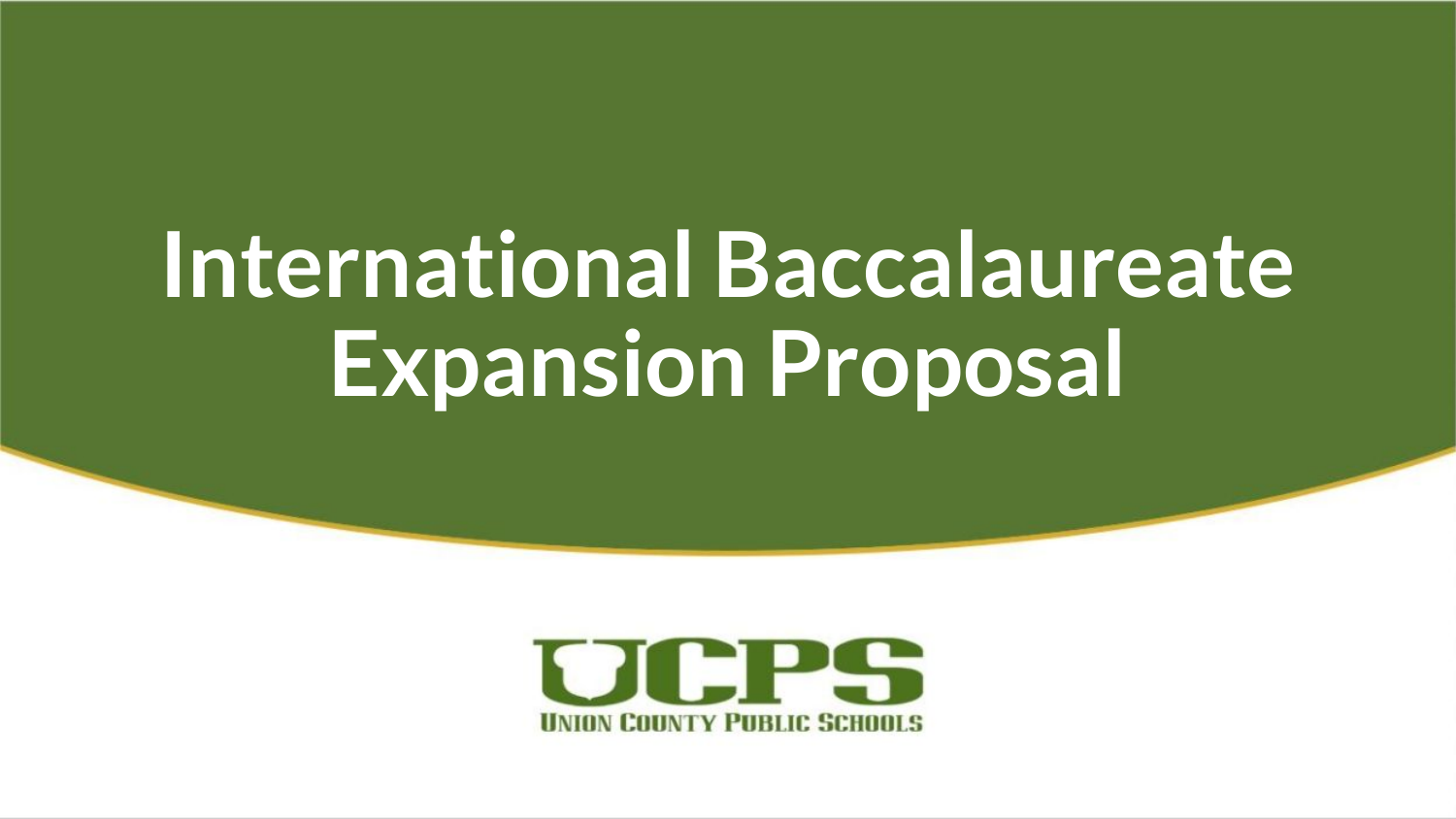## **International Baccalaureate Diploma Programme**

**Mission Statement:** *The International Baccalaureate® aims to develop inquiring, knowledgeable and caring young people who help to create a better and more peaceful world through intercultural understanding and respect.*

### **[Benefits according to IBO research:](https://www.ibo.org/globalassets/publications/ib-research/key-findings-from-research-on-the-impact-of-the-dp-en.pdf)**

- Development of critical thinking skills
- Preparation for college coursework, particularly in the areas of writing, critical thinking, study skills and time management
- Students attend college at higher rates and return for a second year at higher rates than non-IB students

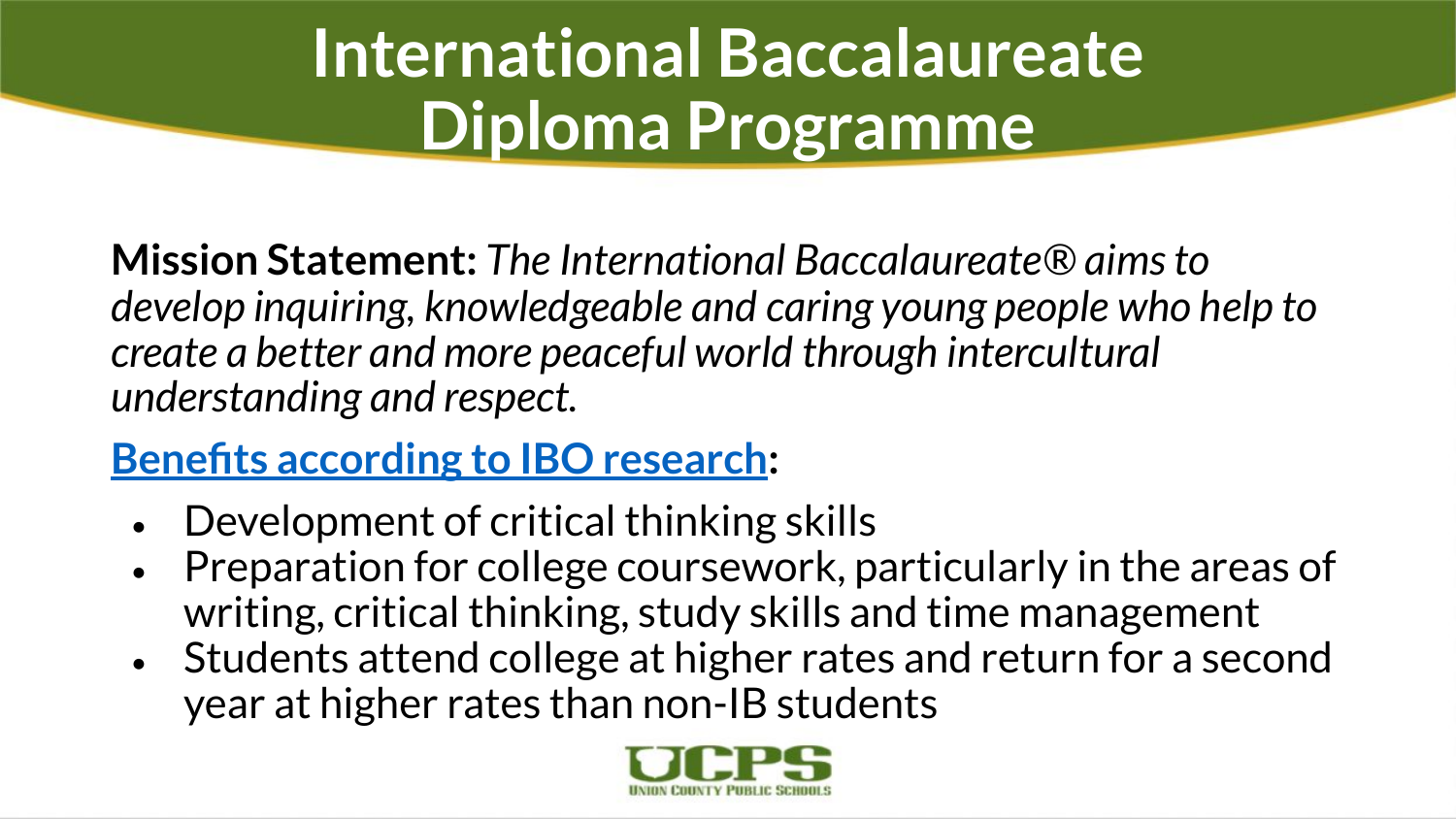### **Current UCPS Model**

| <b>9th Grade</b>                                                                             | <b>10th Grade</b> | 11th Grade                                                                                                                               | <b>12th Grade</b> |
|----------------------------------------------------------------------------------------------|-------------------|------------------------------------------------------------------------------------------------------------------------------------------|-------------------|
| <b>IB Pathway Program</b>                                                                    |                   | <b>IB Diploma Programme</b>                                                                                                              |                   |
| Students take honors-level courses to meet the<br>prerequisites of the IB Diploma Programme. |                   | Students take courses that span 2 years in the<br>areas of English, World Language, Social<br>Studies, Science, and Math.                |                   |
|                                                                                              |                   | Other requirements include the IB Core:<br><b>IB Theory of Knowledge</b><br><b>IB Extended Essay</b><br>IB Creativity, Activity, Service |                   |

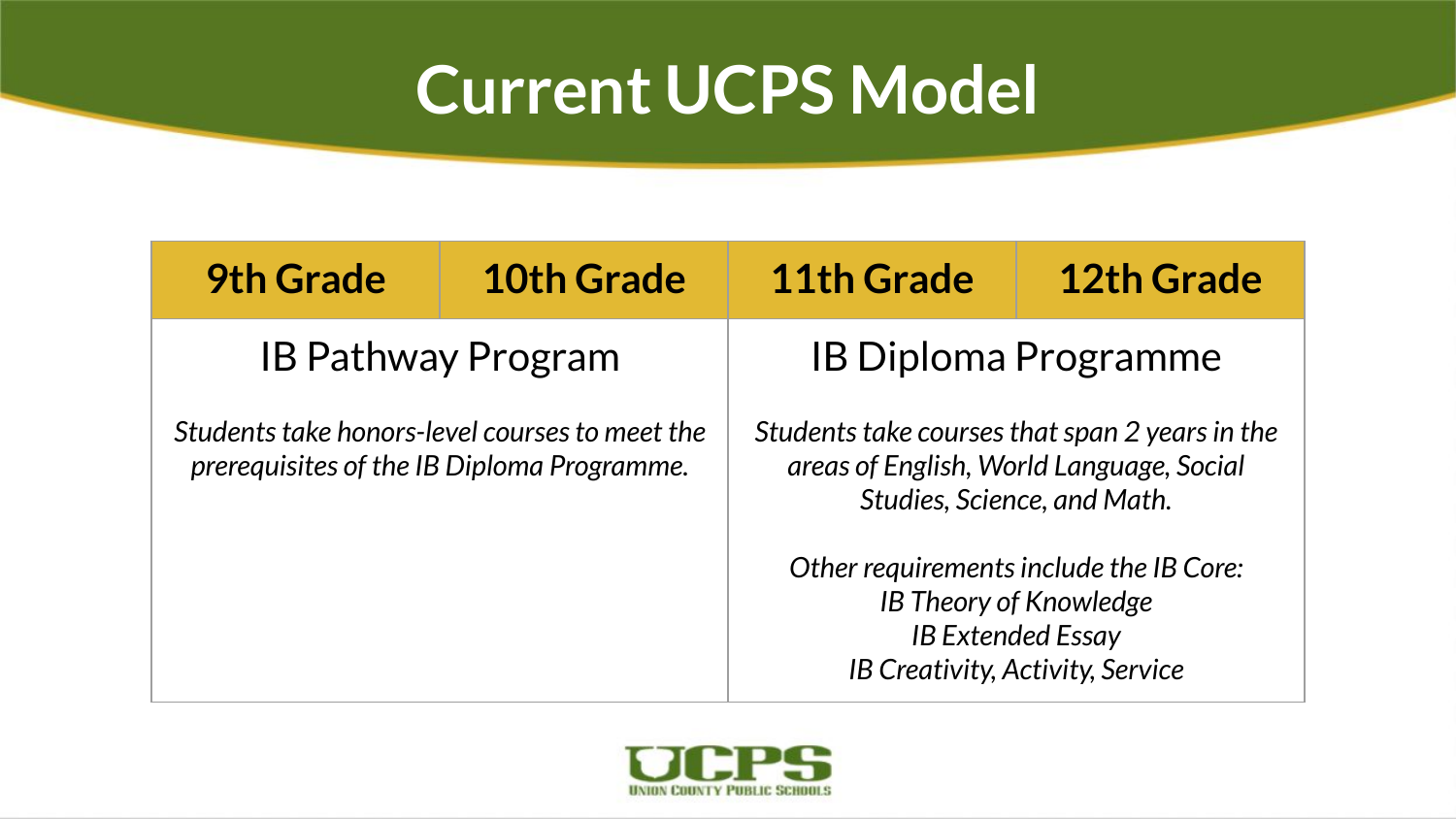### **Total Enrollment Over Time**



School Year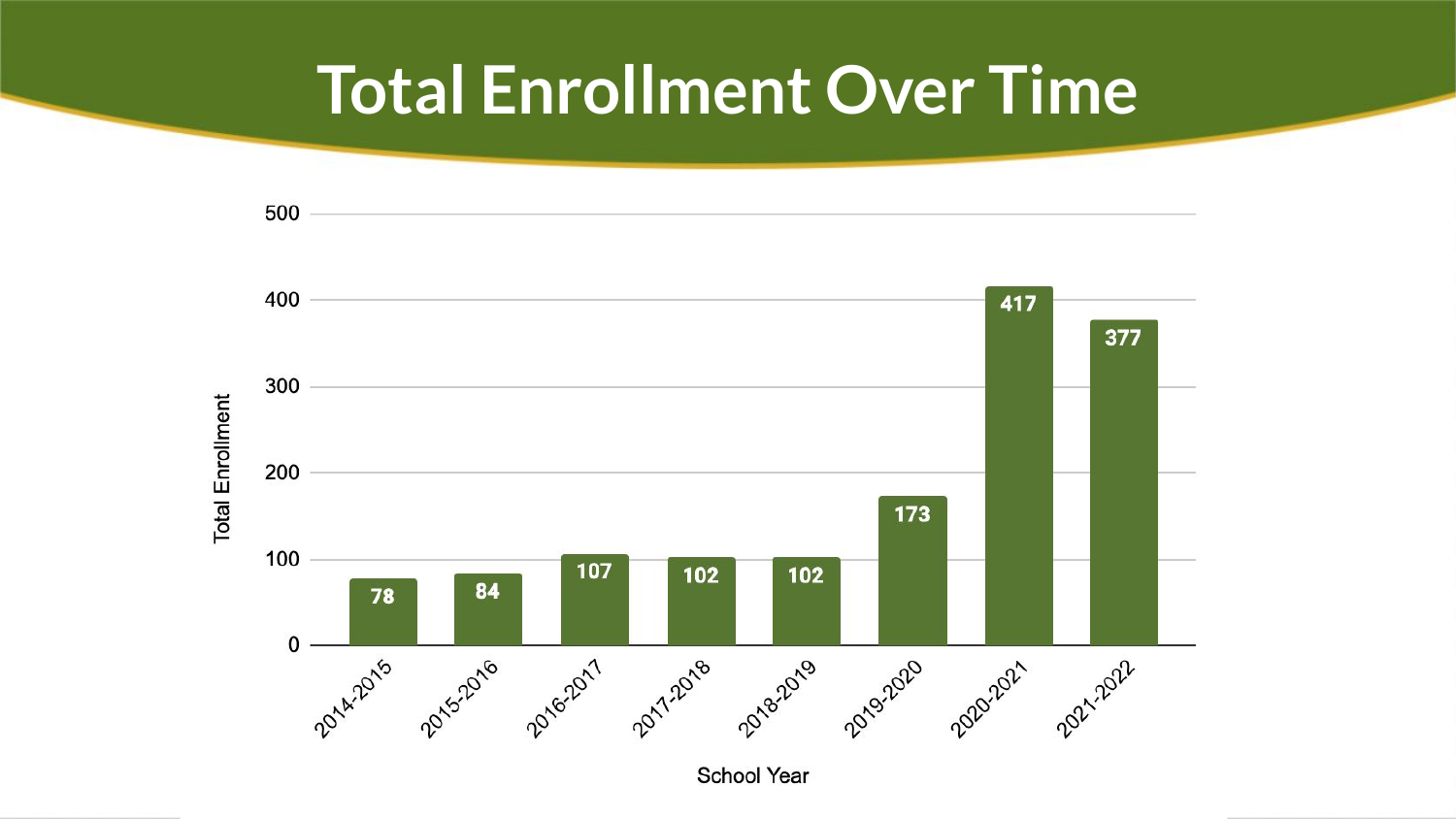### **Programming Limitation**

Demand for the International Baccalaureate program at Marvin Ridge HS has increased over time.

There have been limited numbers of students from outside the Marvin Ridge attendance zone who have enrolled in and completed the IB Diploma Programme since the program's inception.

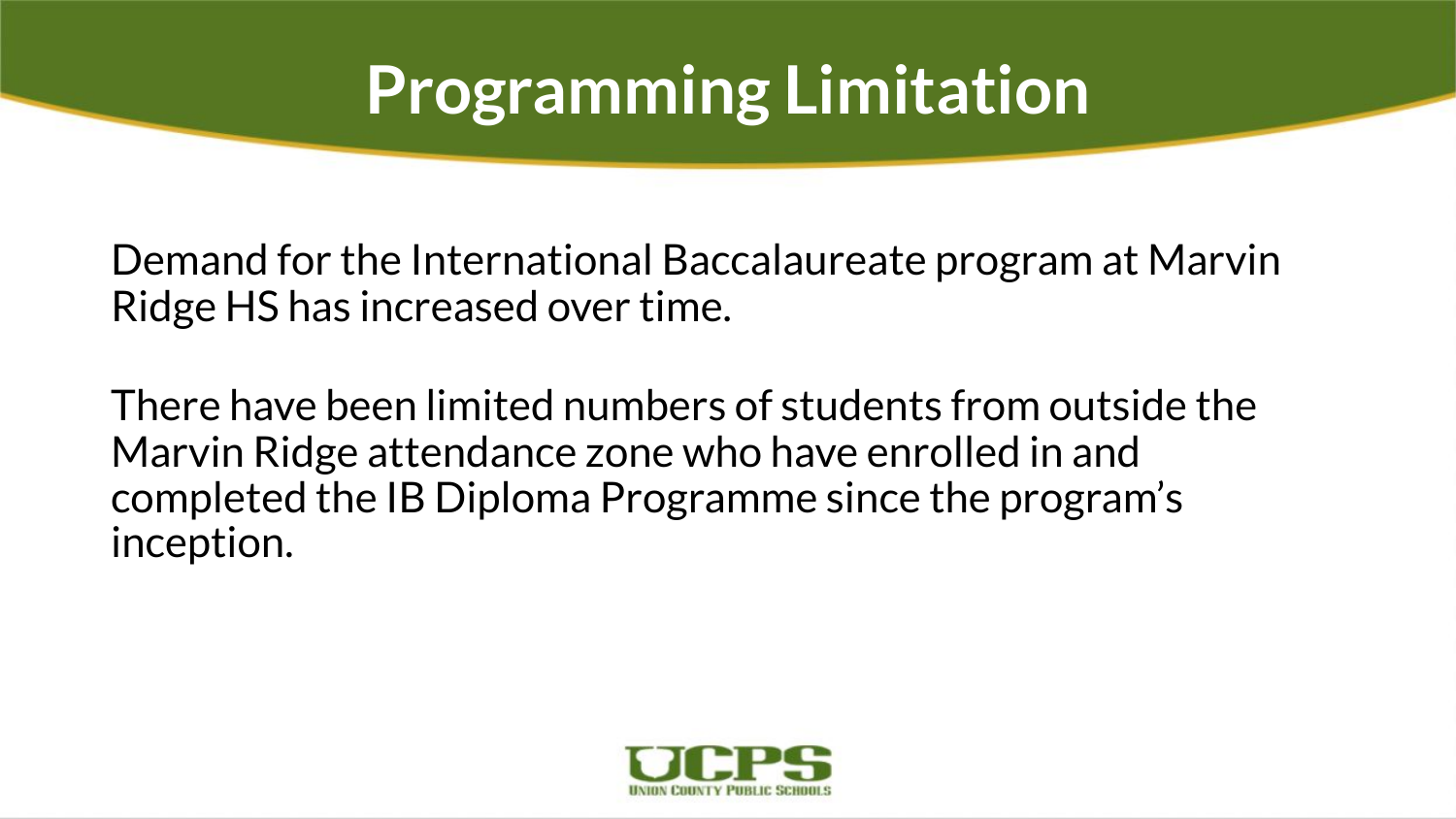

Place a second International Baccalaureate Diploma Programme at CATA, which is centrally located with transportation already established. Annual enrollment not to exceed 50 students.

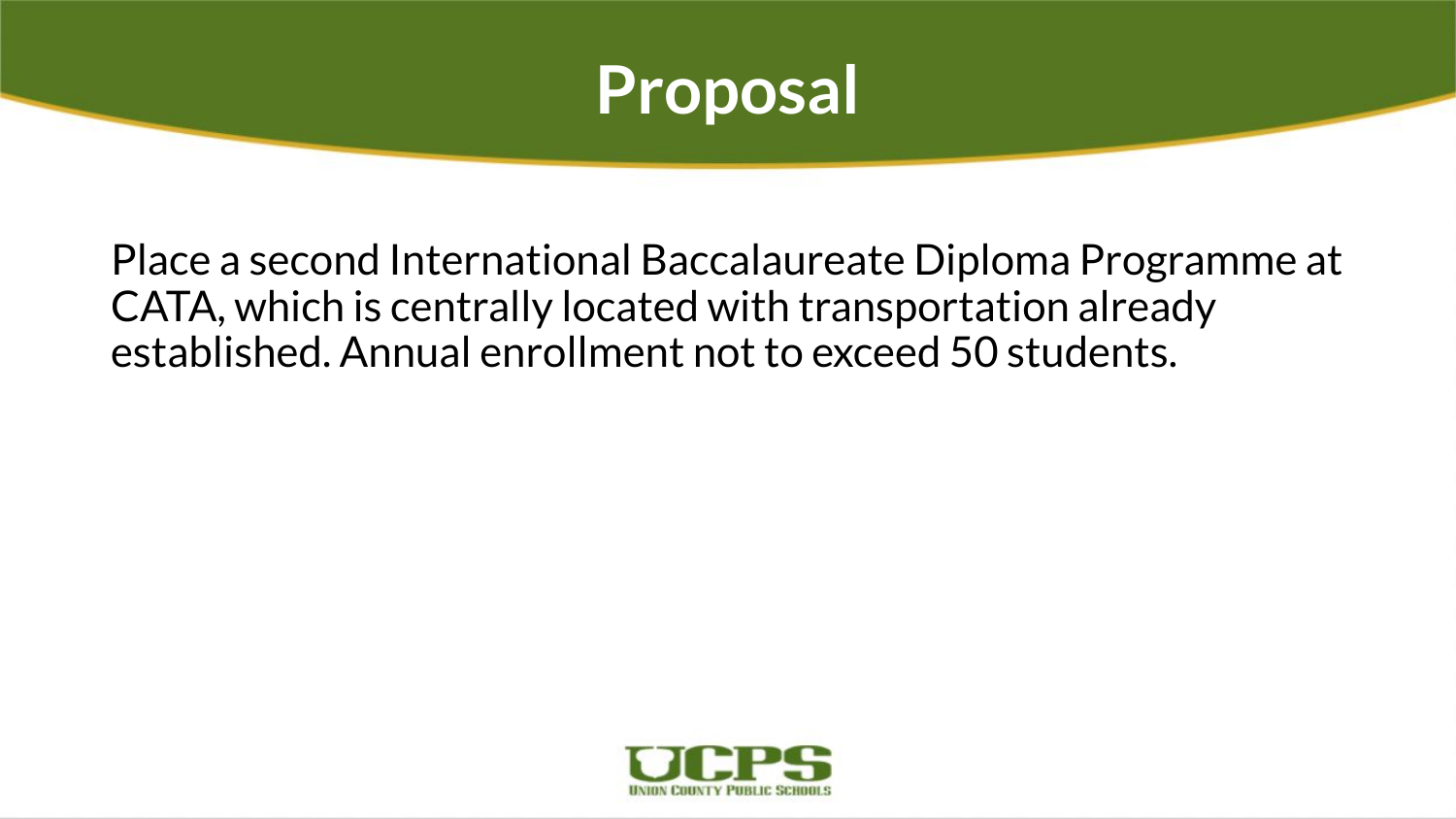### **Timeline**

#### **2021-2022**

Board approval

Principal attends training

Apply for candidacy

Run lottery for current 8th grade students (Class of 2026)

#### **2022-2023**

Class of 2026 enter IB Pathway Program (50 9th graders)

Begin working with IB consultant

Consultant visit

Teachers attend professional development

#### **2023-2024**

All professional development complete

Submit application for authorization

Verification visit

Summer 2024: School officially authorized to offer IB Diploma Programme

#### **2024-2025**

Class of 2026 enter IB Diploma Programme (11th graders)

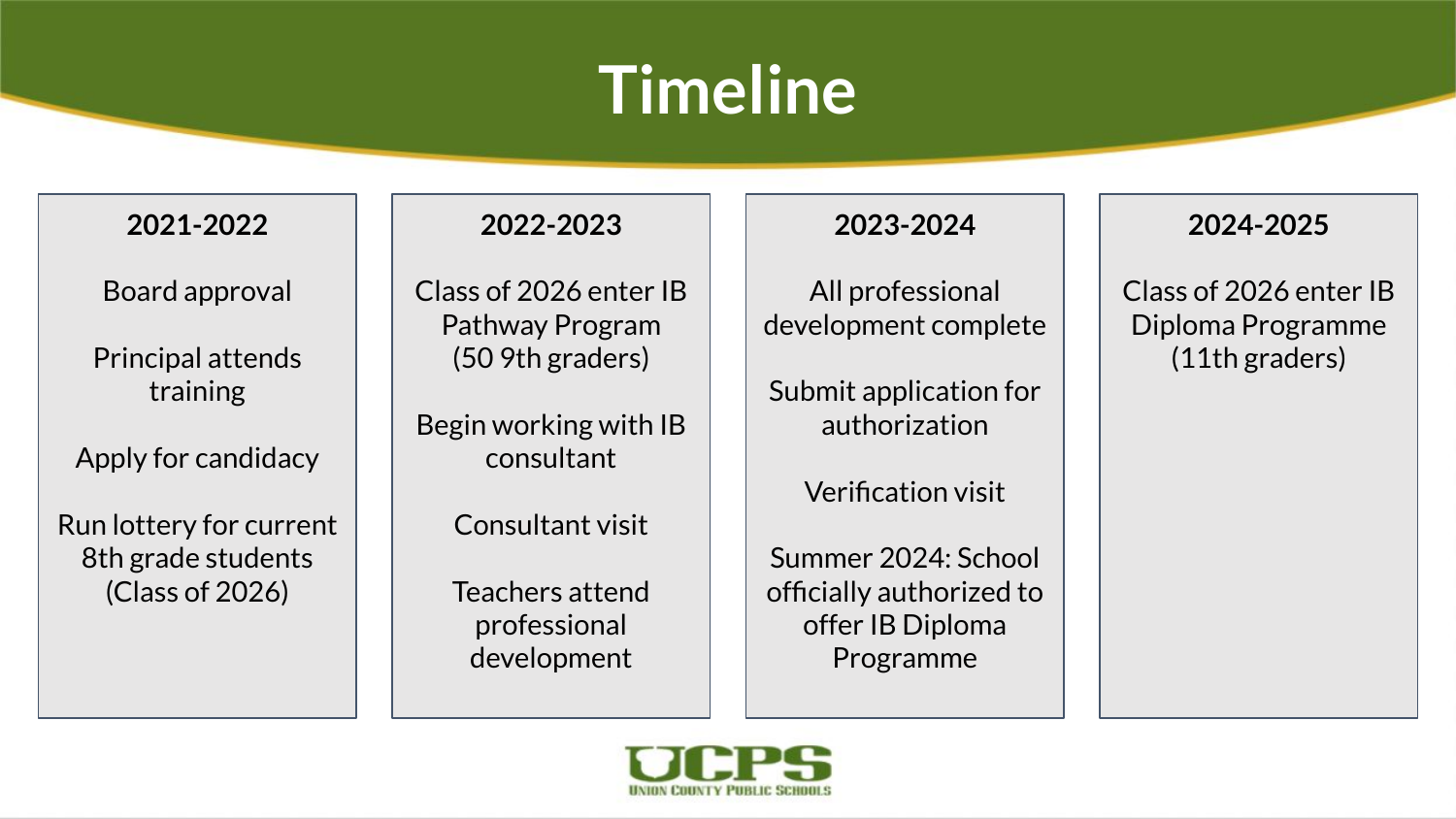### **Funding Considerations**

- **2021-2022** No local impact
- **2022-2023** Approximately \$20,000 (i.e., training, IB fees, course materials)

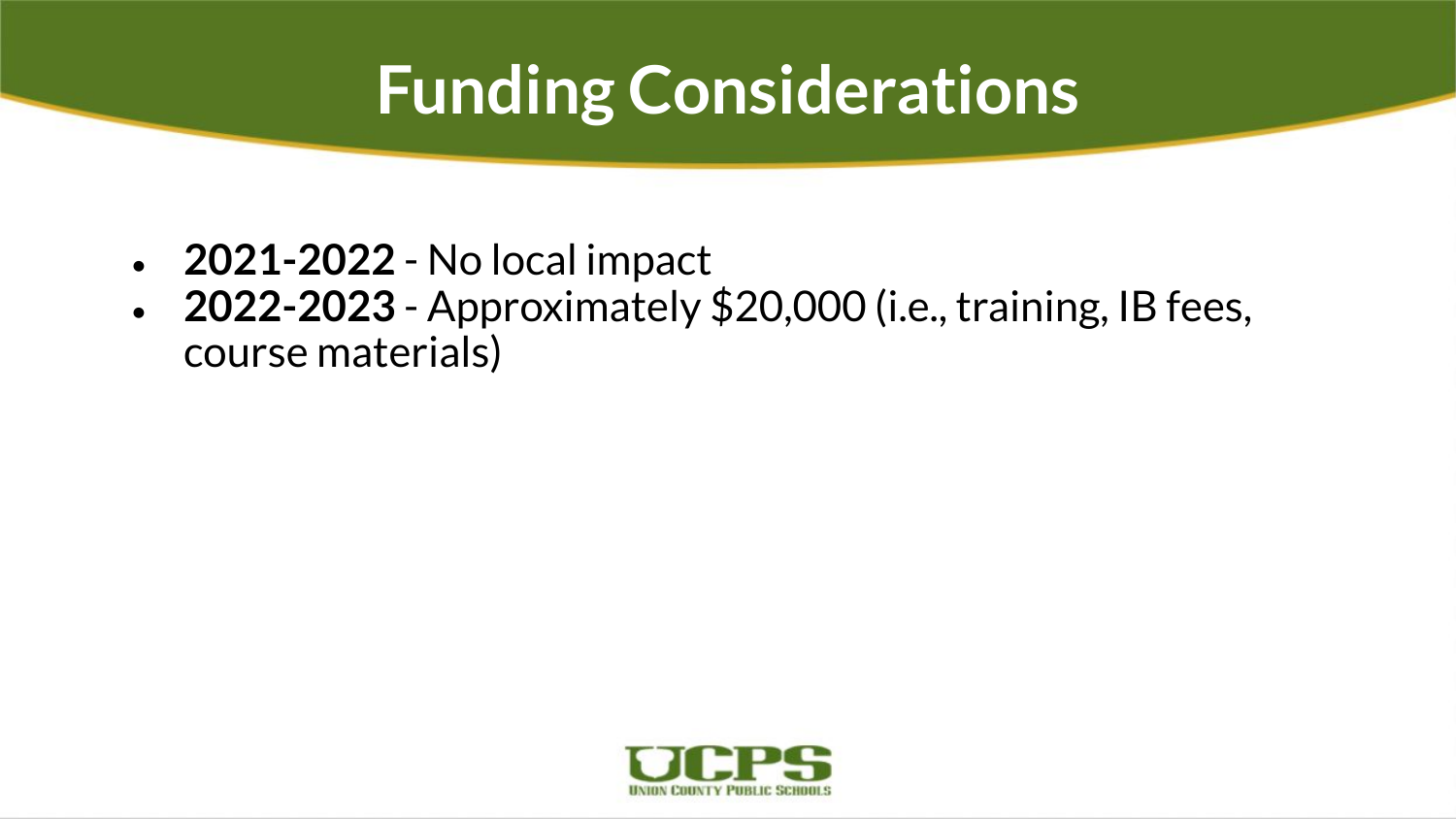How will the IB program fit into CATA's model?

• The IB Pathway and Diploma Programme will become the IB Academy at CATA and will function just like current academies at CATA.

What type of certification or training is required for the principal, teachers, and counselors?

• The IB Organization offers multiple training opportunities each year. There is no official certification but teachers are expected to be trained prior to teaching in the IB Diploma Programme. There are also training sessions for the principal and counselors.

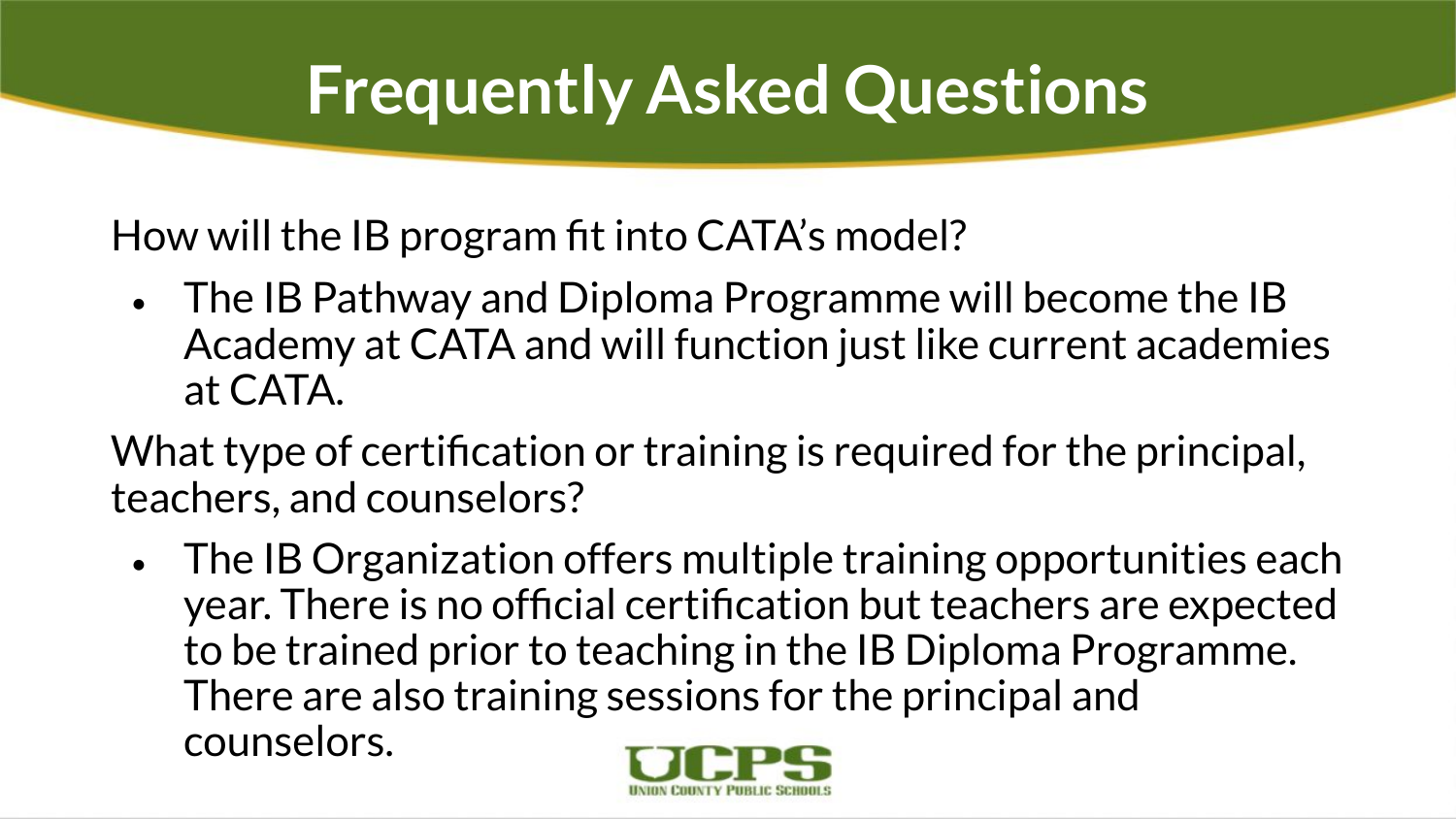How challenging is it to find teachers to teach in the IB Diploma Programme?

• Any teacher currently certified to teach core content areas (English, Math, Science, Social Studies, World Language) can be trained to be an IB teacher.

What will be the academic requirements for students to get into the IB Academy at CATA?

• This is currently being finalized but last year students were required to have a 70 average across all content areas in 7th grade and at the end of 8th grade, and students must be passing all classes.

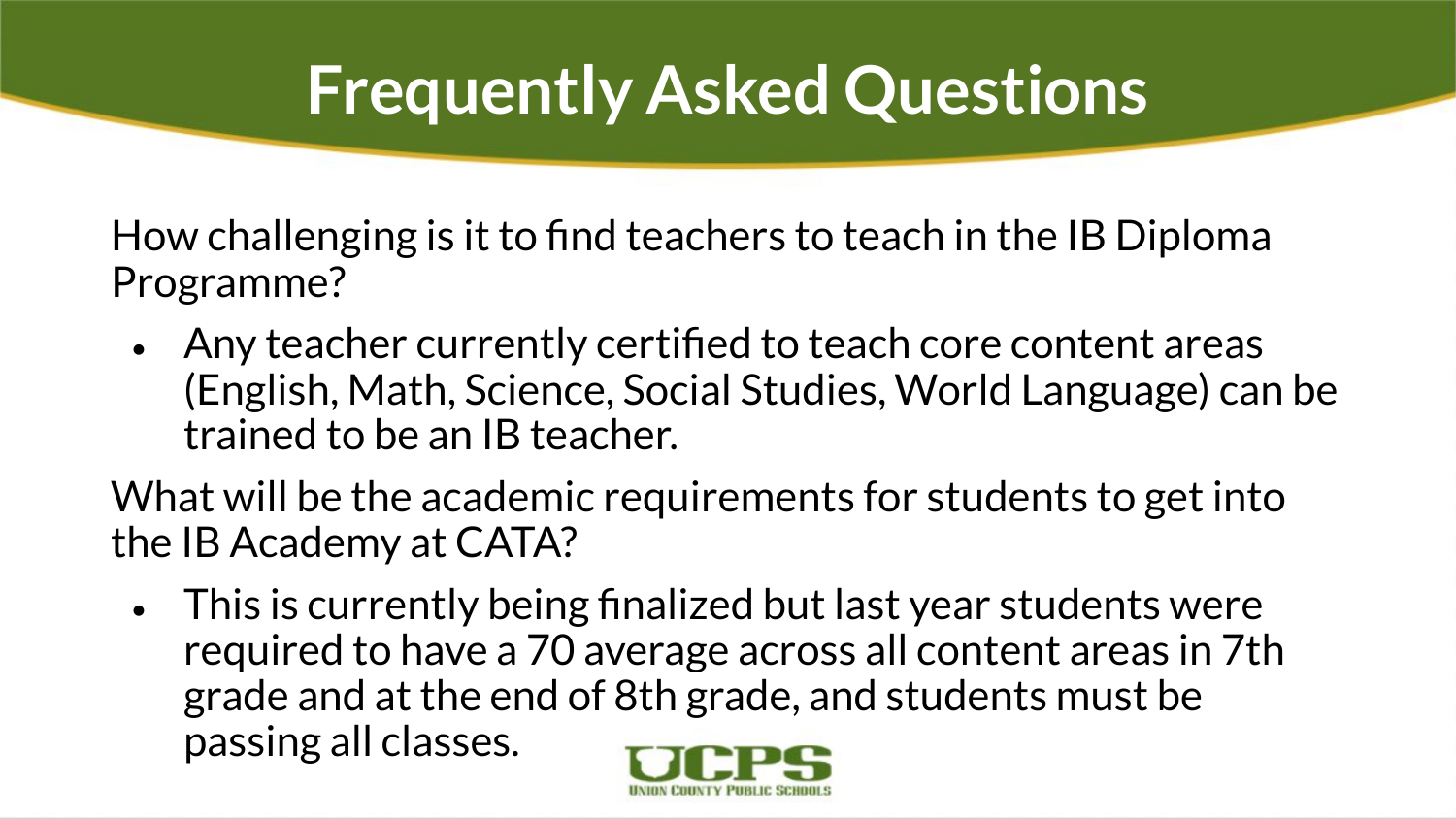How will we market the new IB Academy at CATA?

• As CATA markets their existing programs, they will include information about the IB Academy. In addition, social media channels and PeachJar flyers will be used to advertise. Each year, representatives from each of the Special Program Schools visit middle schools and give informational presentations about their schools. A representative from CATA will also be present at the High School Programs Expo to share information.

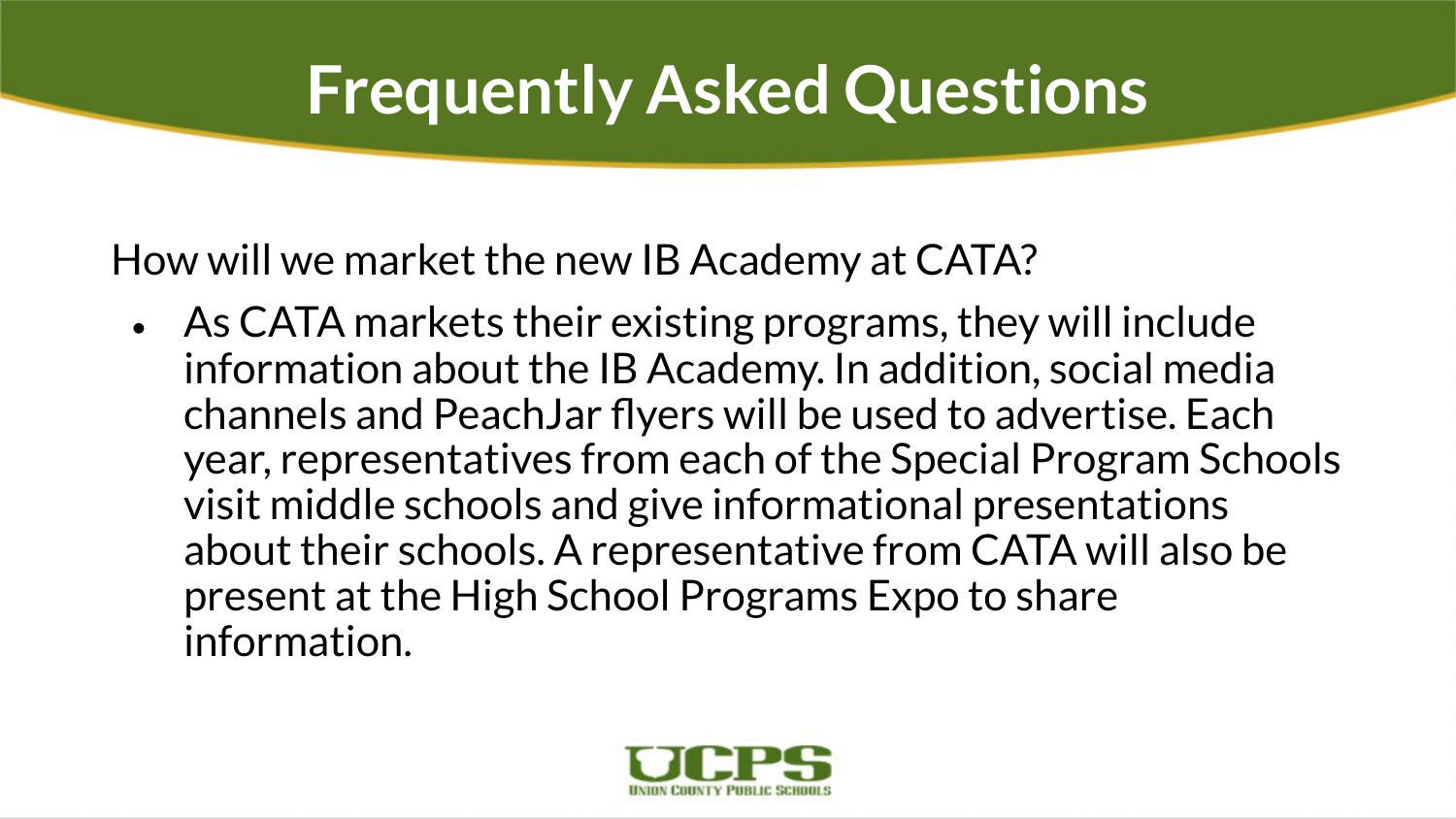Can students currently enrolled in the IB Program at Marvin Ridge HS transfer to CATA?

• No. This program will add one grade level at a time and will start with rising 9th grade students only in the 2022-2023 school year.

How many students per year will be accepted into the IB Academy at CATA?

• 50 students per year

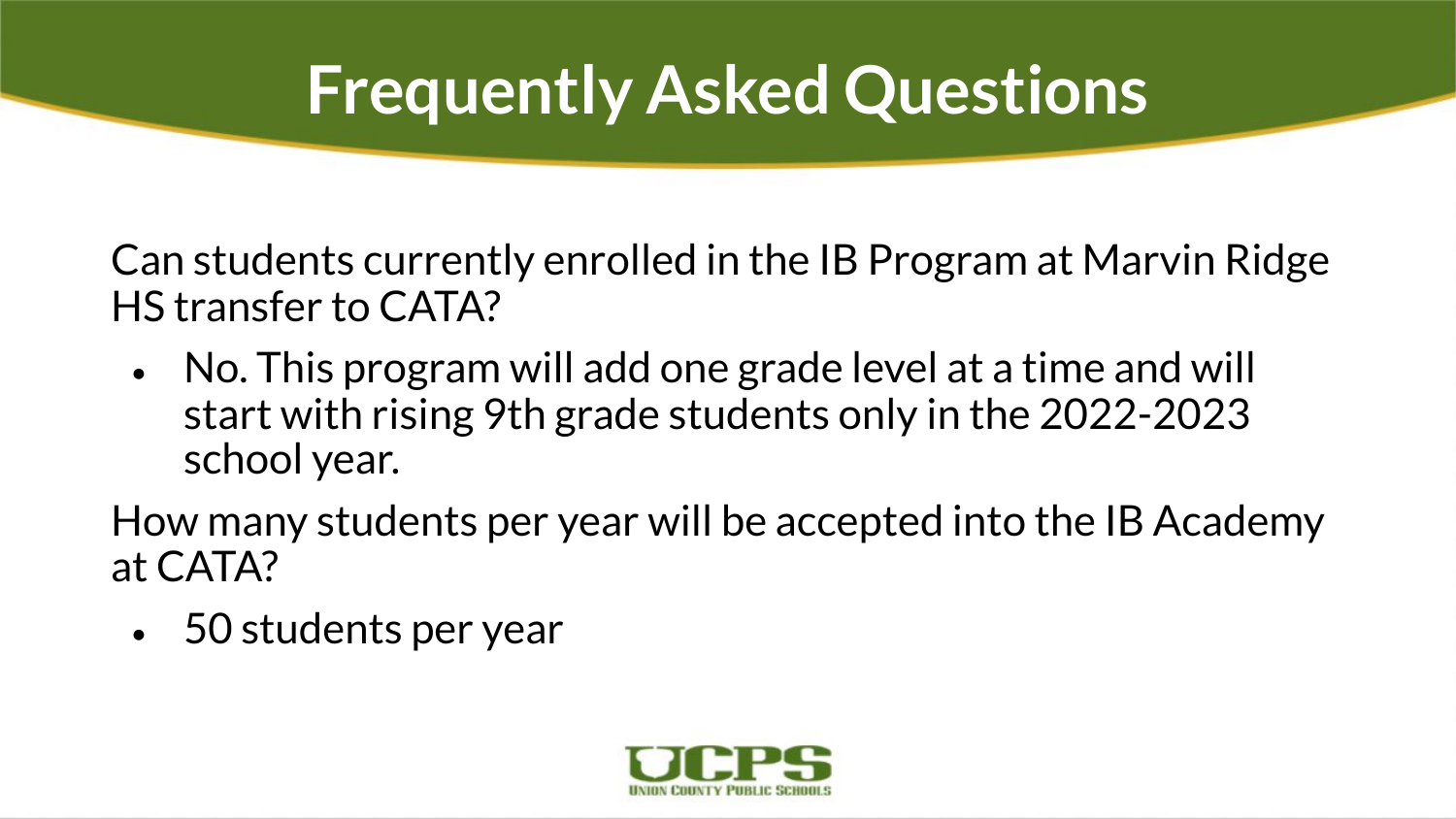How did UCPS decide to allow 50 students per grade level?

- This is consistent with the number of students that were accepted in the IB Pathway Program at Marvin Ridge High School.
- If Marvin Ridge HS students are interested in the IB program, will they have access to the IB Academy at CATA?
	- This will be addressed in the future in the Student Assignment policy, 4-13.